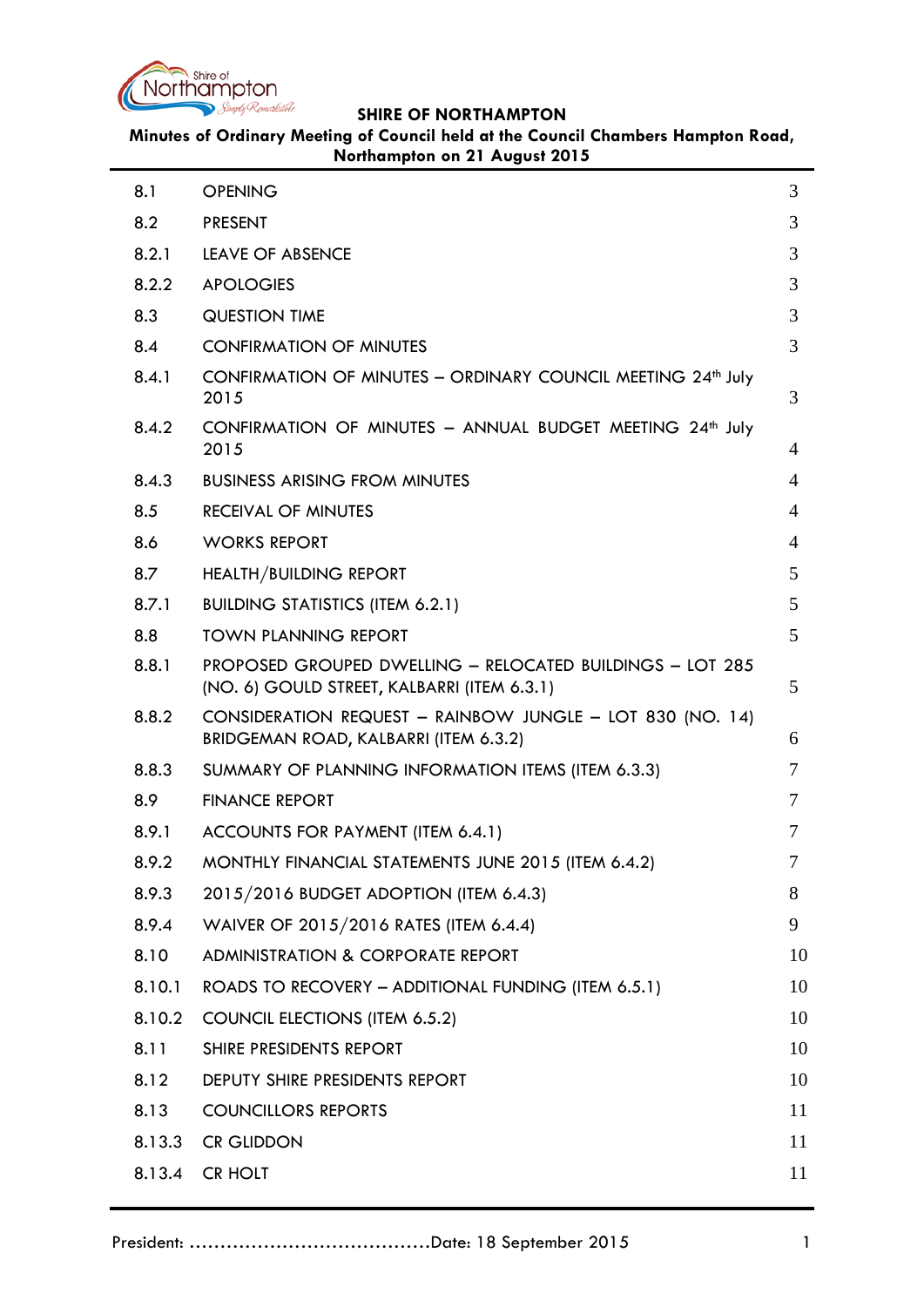

**Minutes of Ordinary Meeting of Council held at the Council Chambers Hampton Road, Northampton on 21 August 2015**

|      | 8.13.5 CR SCOTT             |     |
|------|-----------------------------|-----|
| 8.14 | <b>INFORMATION BULLETIN</b> |     |
| 8.15 | NEW ITEMS OF BUSINESS       | 12. |
| 8.16 | NEXT MEETING OF COUNCIL     | 12  |
| 8.17 | <b>CLOSURE</b>              | 12  |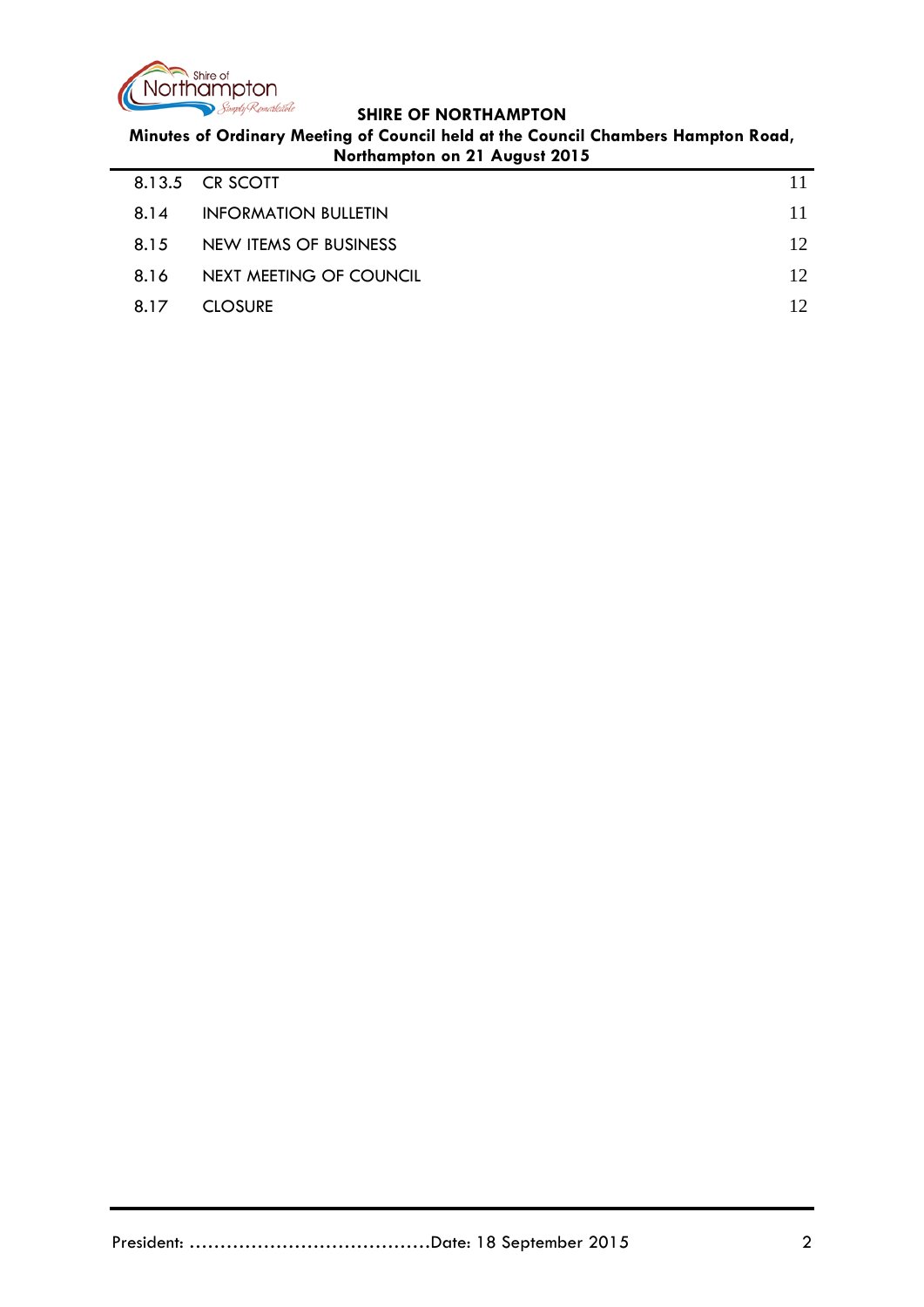

**Minutes of Ordinary Meeting of Council held at the Council Chambers Hampton Road,** 

# **Northampton on 21 August 2015**

#### <span id="page-2-0"></span>**8.1 OPENING**

The President thanked all Councillors and staff members present for their attendance and declared the meeting open at 1.00pm.

## <span id="page-2-1"></span>**8.2 PRESENT**

| Cr G Wilson                | President                            | Northampton Ward |
|----------------------------|--------------------------------------|------------------|
| Cr C Simkin                | Deputy President                     | Northampton Ward |
| Cr P Gliddon               |                                      | Kalbarri Ward    |
| Cr M Scott                 |                                      | Kalbarri Ward    |
| Cr M Holt                  |                                      | Kalbarri Ward    |
| Cr D Pike                  |                                      | Kalbarri Ward    |
| Mr Grant Middleton         | Acting Chief Executive Officer       |                  |
| <b>Mrs Hayley Williams</b> | <b>Principal Planner</b>             |                  |
| Mr Glenn Bangay            | Principal EHO/Building Surveyor      |                  |
| Mr Neil Broadhurst         | <b>Manager of Works</b>              |                  |
| <b>Mrs Debbie Carson</b>   | <b>Community Development Officer</b> |                  |

### <span id="page-2-2"></span>**8.2.1 LEAVE OF ABSENCE**

Nil

## <span id="page-2-3"></span>**8.2.2 APOLOGIES**

Cr Stock-Standen, Cr Stanich and Cr Carson.

#### <span id="page-2-4"></span>**8.3 QUESTION TIME**

Nil

# <span id="page-2-6"></span><span id="page-2-5"></span>**8.4 CONFIRMATION OF MINUTES**

8.4.1 CONFIRMATION OF MINUTES - ORDINARY COUNCIL MEETING 24<sup>th</sup> July 2015

Moved Cr GLIDDON, seconded Cr HOLT

That the minutes of the Ordinary Meeting of Council held on the 24<sup>th</sup> July 2015 be confirmed as a true and correct record with the following changes;

7.8.1.1 Cr Scott declared an interest for the Kalbarri Boat Hire (not Kalbarri Wilderness Tours).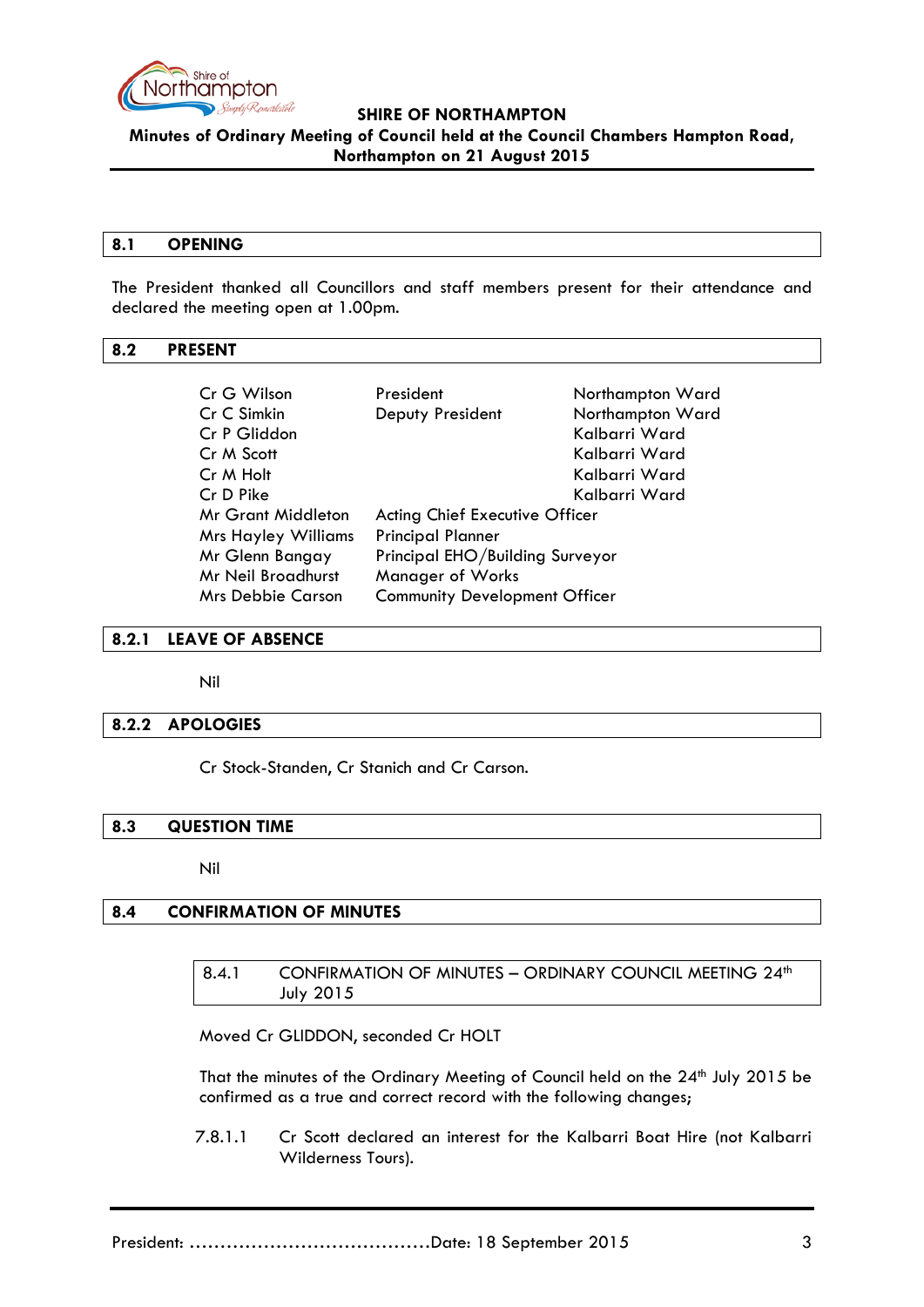

**Minutes of Ordinary Meeting of Council held at the Council Chambers Hampton Road, Northampton on 21 August 2015**

7.13.4.1 Zest Festival date- (meeting attended by Cr Gliddon) meeting attended on 29<sup>th</sup> June (not 29<sup>th</sup> July).

CARRIED 6/0

#### <span id="page-3-0"></span>8.4.2 CONFIRMATION OF MINUTES - ANNUAL BUDGET MEETING 24<sup>th</sup> July 2015

Moved Cr SIMKIN, seconded Cr SCOTT

That the minutes of the Annual Budget Meeting held on the 24<sup>th</sup> July 2015 be confirmed as a true and correct record, with the following changes;

- 4.1 Should read "That the funds included in the 2014/2015 budget for the purchase of land for the Binnu refuse site be retained in the 2015/2016 budget."
- 10.0 Meeting closed at 12:34pm (not am).

CARRIED 6/0

#### <span id="page-3-1"></span>8.4.3 BUSINESS ARISING FROM MINUTES

**Noted** 

## <span id="page-3-2"></span>**8.5 RECEIVAL OF MINUTES**

Nil

## <span id="page-3-3"></span>**8.6 WORKS REPORT**

#### **8.6.1** INFORMATION ITEMS – MAINTENANCE/CONSTRUCTION WORKS PROGRAM (ITEM 6.1.1)

Mr Broadhurst briefed Councillors on the status of the soil sampling and testing at the Lions Park site and informed Councillors of progress in relation to contamination and soil treatment options at the Northampton Rubbish Tip site.

Neil Broadhurst departed the meeting at 1:40pm.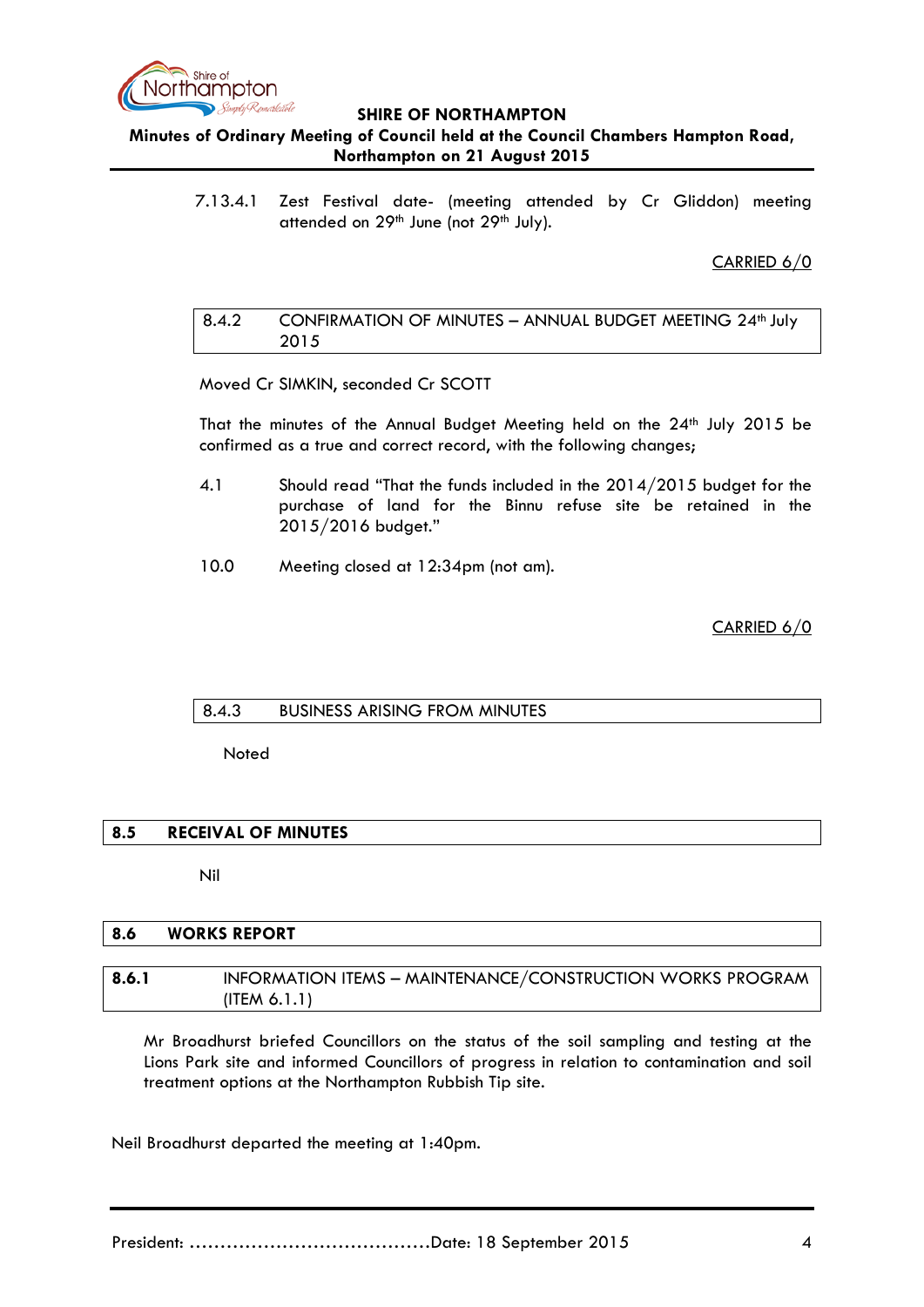

## <span id="page-4-1"></span><span id="page-4-0"></span>**8.7 HEALTH/BUILDING REPORT**

8.7.1 BUILDING STATISTICS (ITEM 6.2.1)

**Noted** 

### <span id="page-4-3"></span><span id="page-4-2"></span>**8.8 TOWN PLANNING REPORT**

8.8.1 PROPOSED GROUPED DWELLING – RELOCATED BUILDINGS – LOT 285 (NO. 6) GOULD STREET, KALBARRI (ITEM 6.3.1)

Moved Cr GLIDDON, seconded Cr HOLT

That Council overturn the recommendations of the Town Planner and;

- 1. Refuse to grant formal planning approval for a grouped dwelling and outbuilding to be constructed of second hand relocated buildings located upon Lot 285 (No. 6) Gould Street, Kalbarri for the following reasons:
- a) The proposed development, in particular the nil setback of the second-hand outbuilding, does not comply with the objectives of the Residential Zone as stated in *Town Planning Scheme No. 9*, in particular the promotion and safeguarding of the amenity of the residential area and its inhabitants;
- b) In accordance with Clause 10.3.2 (c) of *Town Planning Scheme No. 9 – Kalbarri Townsite* the design and external appearance (including exterior cladding) of the proposed development is considered to have a negative effect on the amenity of existing buildings and the area generally;
- c) The proposed development does not comply with the Precinct Objectives for the area annotated as "Old Kalbarri" within the *Kalbarri Townsite Local Planning Strategy* as the proposal is not considered to be sensitive residential redevelopment;
- d) The proposed development does not comply with the objectives of the Shire of Northampton *Relocated Buildings and Second Hand Cladding Materials Local Planning Policy* as the Applicant has not demonstrated, to the satisfaction of Council, that the use of the second hand buildings will not result in any adverse affect on the amenity or aesthetics of the area in which it is proposed;
- e) The proposed development has not complied with the Application Requirements set out in the Shire of Northampton *Relocated Buildings and*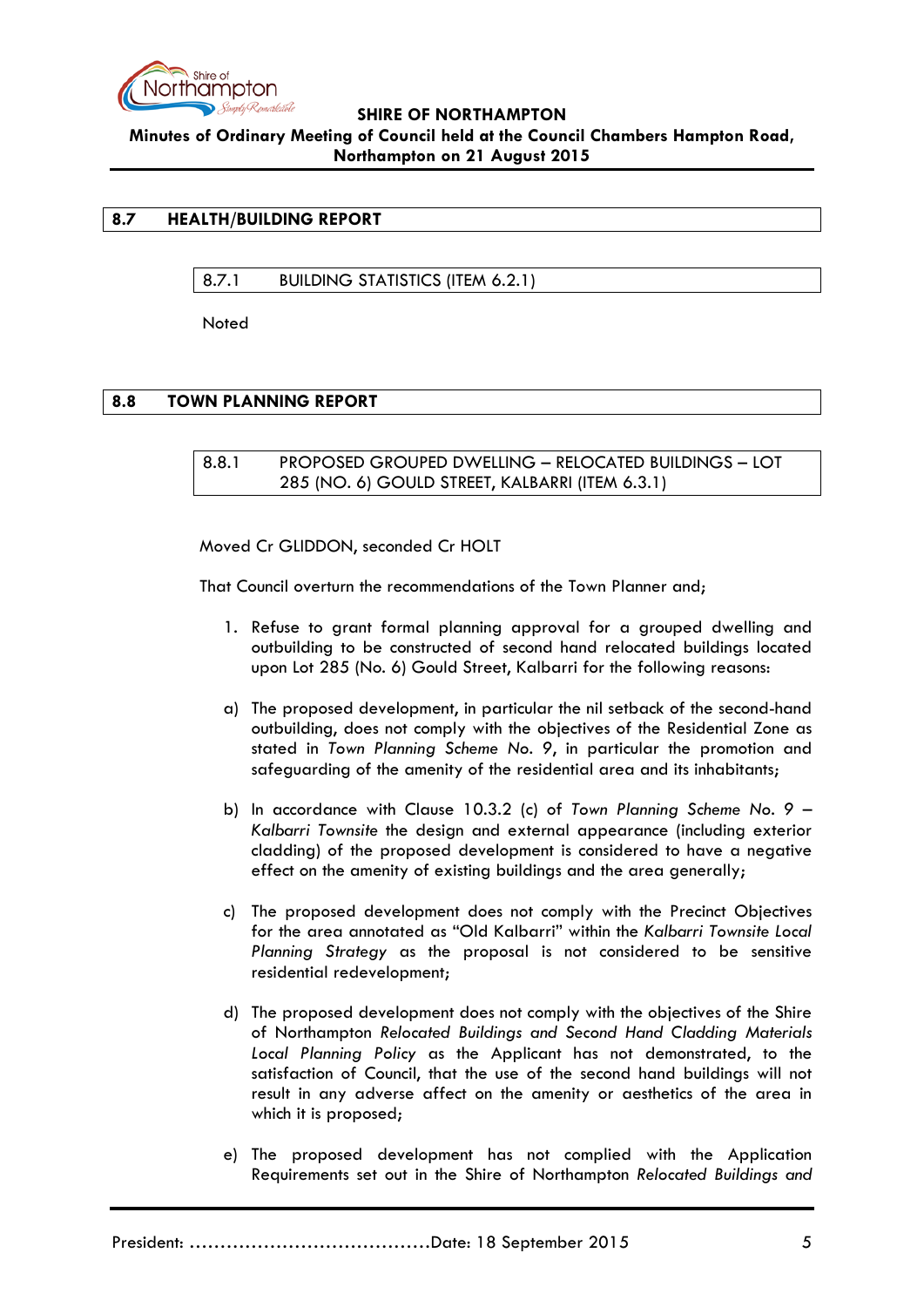

## **Minutes of Ordinary Meeting of Council held at the Council Chambers Hampton Road, Northampton on 21 August 2015**

*Second Hand Cladding Materials Local Planning Policy* as follows:

- (i) Clear and concise details of works proposed to make the second-hand buildings aesthetically acceptable has not been entirely provided to Council. Details lacking as part of the Application for Planning Approval are:
- (a) Proposed method of enclosing the footings of all buildings;
- (b) Elevation of all proposed roof structures in particular noting limited details have been provided for the connecting verandah and car port structure; and
- (c) details on colours and materials and works to remediate the external appearance of all three buildings.

#### Notes:

*If the Applicant is aggrieved by this determination there is a right (pursuant to the Planning and Development Act 2005) to have the decision reviewed by the State Administrative Tribunal. Such application must be made within 28 days from the date of this notice.* 

- 2. Council requests the Applicant/Landowner submit another planning application that carefully addresses the matters outlined in the aforementioned resolution 1a)-e).
- 3. The Application for Planning Approval Fee be waived should the Applicant/Owner decide to submit another Planning Application.

#### CARRIED 6/0

<span id="page-5-0"></span>8.8.2 CONSIDERATION REQUEST – RAINBOW JUNGLE – LOT 830 (NO. 14) BRIDGEMAN ROAD, KALBARRI (ITEM 6.3.2)

Moved Cr PIKE, seconded Cr SIMKIN

That Council resolve to:

1. Respond to the landowner acknowledging the merit of their proposal but advising that the current planning framework does not permit this type of development within the Tourist Development zone.

2. Also noting that the landowner be encouraged to submit an Application for Planning Approval at the earliest opportunity in line with the new Scheme Provisions.

#### CARRIED 6/0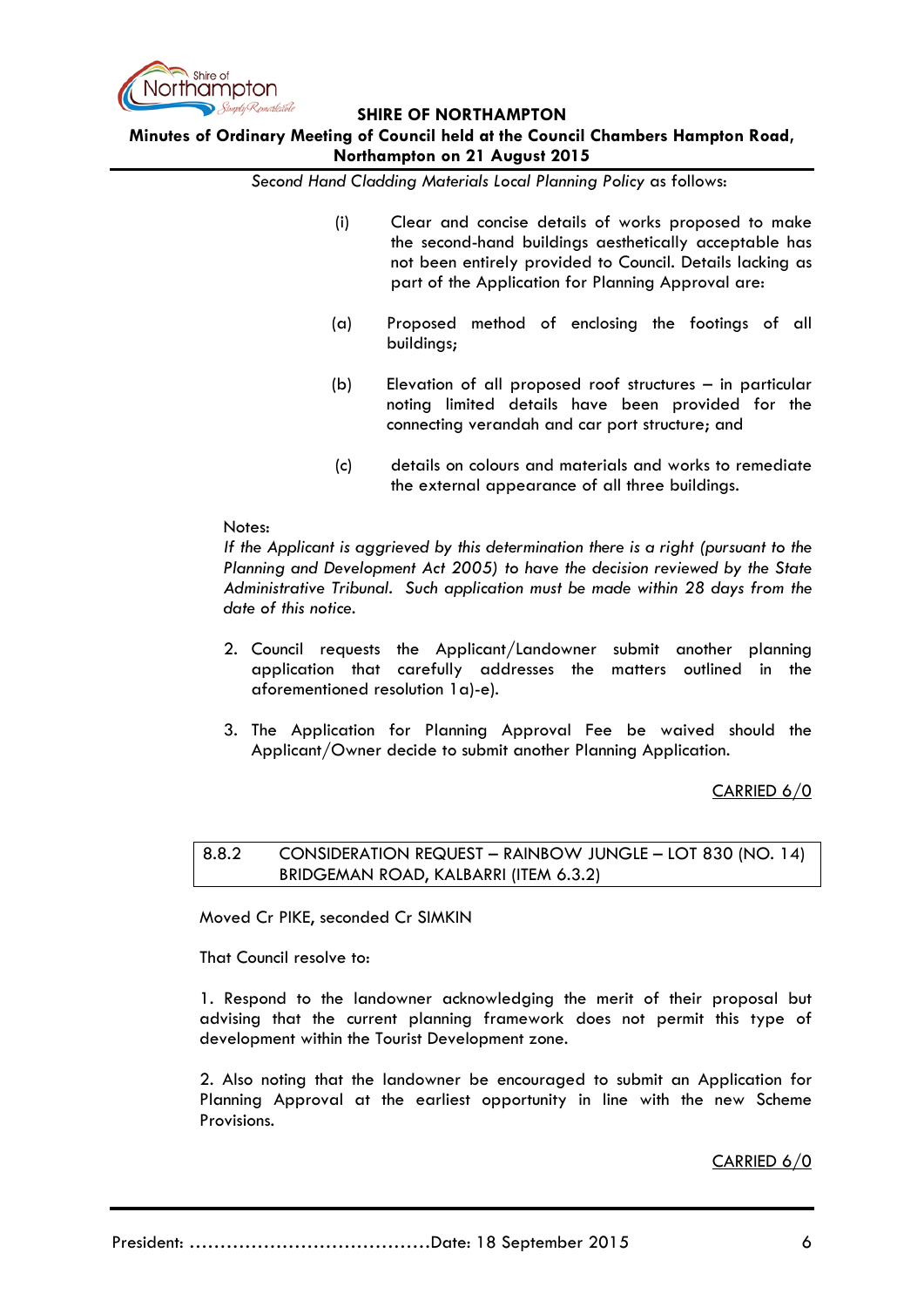

### <span id="page-6-0"></span>8.8.3 SUMMARY OF PLANNING INFORMATION ITEMS (ITEM 6.3.3)

**Noted** 

### **ADJOURNMENT**

Council adjourned at 2:12pm.

Meeting reconvened at 2:17pm with the following in attendance:

Cr Wilson, Cr Simkin, Cr Gliddon, Cr Scott, Cr Holt, Cr Pike Acting Chief Executive Officer Grant Middleton, Mr Glenn Bangay Principal EHO/Building Surveyor, Mrs Hayley Williams Principal Planner, Community Development Officer Mrs Debbie Carson.

### <span id="page-6-2"></span><span id="page-6-1"></span>**8.9 FINANCE REPORT**

#### 8.9.1 ACCOUNTS FOR PAYMENT (ITEM 6.4.1)

Moved Cr PIKE, seconded Cr SIMKIN

That Municipal Fund Cheques 20674 to 20707 inclusive totalling \$128,768.44, Municipal EFT payments numbered EFT13960 to EFT14051 inclusive totalling \$491,521.46, direct Debit payments numbered GJ0101 to GJ0106 totalling \$1,349.87, Trust Fund Cheques 2057-2067, totalling \$19,317.02 be passed for payment and the items therein be declared authorised expenditure.

#### CARRIED BY AN ABSOLUTE MAJORITY 6/0

#### <span id="page-6-3"></span>8.9.2 MONTHLY FINANCIAL STATEMENTS JUNE 2015 (ITEM 6.4.2)

Moved Cr HOLT, seconded Cr GLIDDON

That Council adopts the Draft Monthly Financial Report for the period ending 31 July 2015.

CARRIED 6/0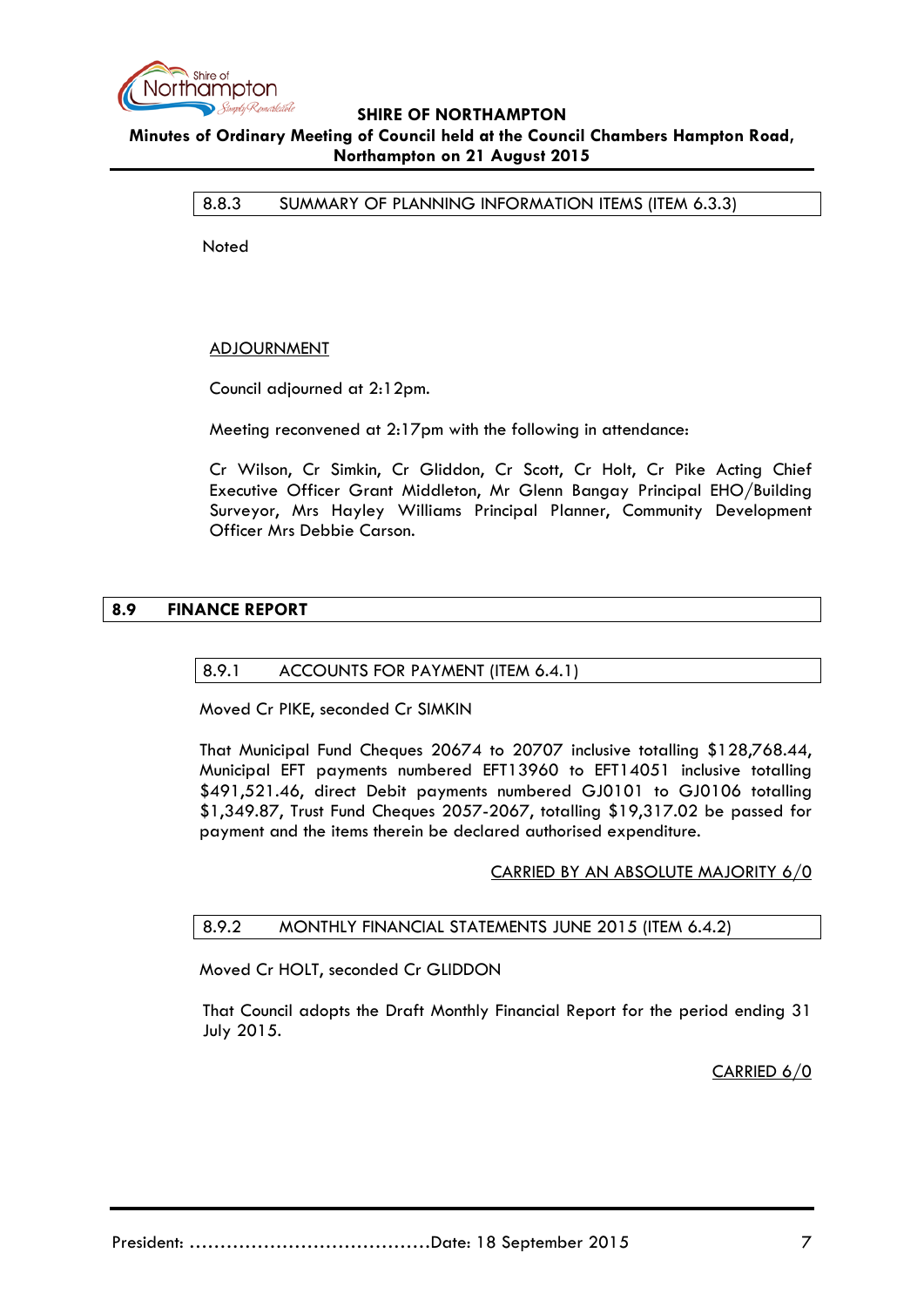

## <span id="page-7-0"></span>8.9.3 2015/2016 BUDGET ADOPTION (ITEM 6.4.3)

Moved Cr GLIDDON, seconded Cr SCOTT

That Council in accordance with section 6.2 of the Local Government Act 1995 adopt the 2015/2016 budget as presented inclusive of the following:

#### Statement of Comprehensive Income

Statement of comprehensive income as detailed on pages 2-4 of the budget for the financial year ending 30 June 2015, showing projected "Total Comprehensive Income" amount of \$1,092,691.

#### Statement of Cash Flows

Statement of Cash Flows detailed on page 5 of the budget for the financial year ending 30 June 2015, showing a projected Cash and Cash Equivalents at the End of the year totaling \$1,025,921.

#### Rate Setting Statement

Rates Setting Statement detailed on page 6 of the budget for the financial year ending 30 June 2015, showing an Estimated Surplus B/Fwd amount of \$1,530,155 from 2014/2015.

#### Statutory Budget

Statutory Budget detail for 2015/2016 as presented on pages 7 to 38.

#### 2015/2016 Budget By Schedule Format

Detailed Schedule Budget format for 2015/2016 detailed on pages 1 to 134 of the supplementary information to the budget document showing a balanced budget totaling \$11,428,142.

#### CARRIED BY AN ABSOLUTE MAJORITY 6/0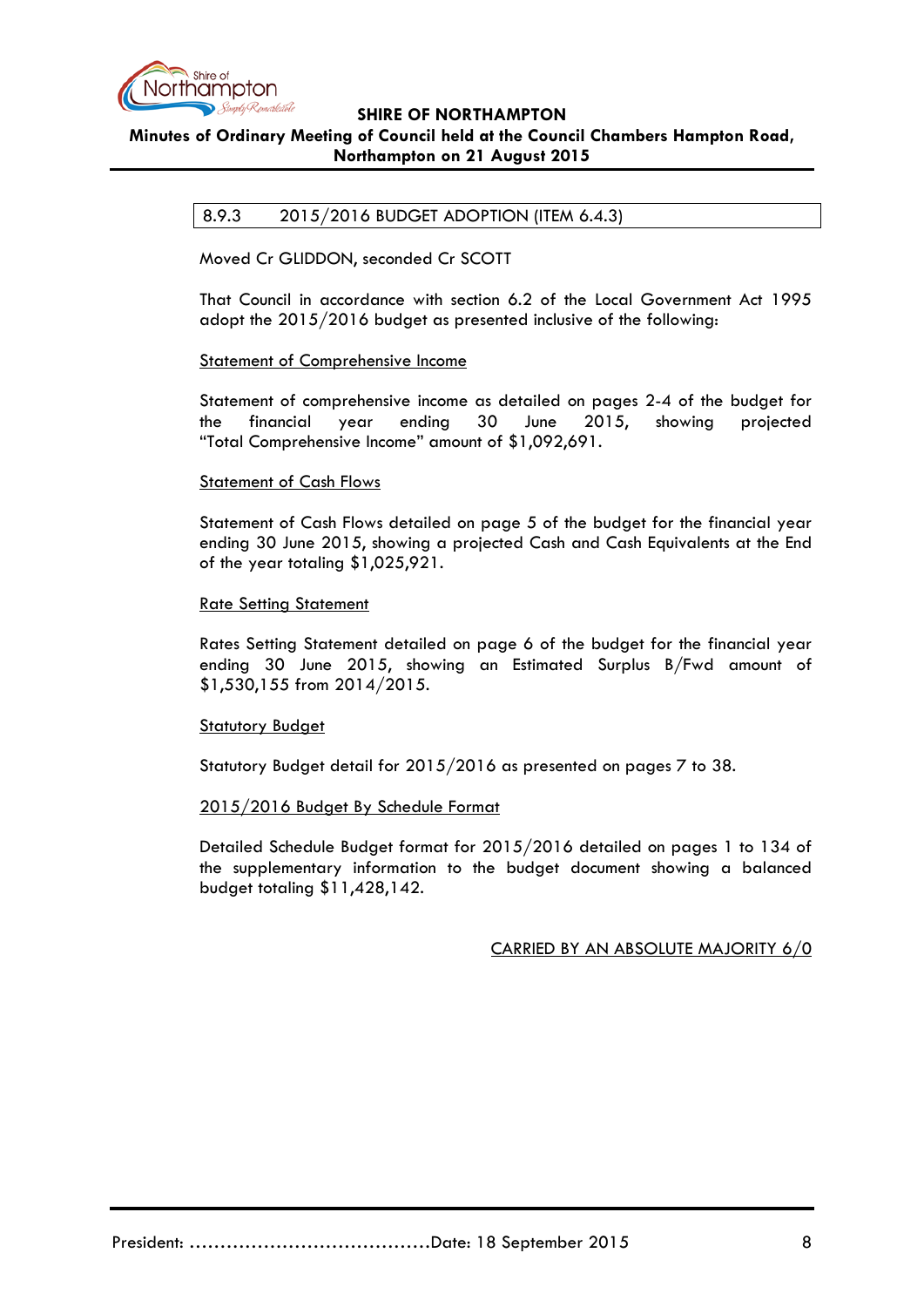

## <span id="page-8-0"></span>8.9.4 WAIVER OF 2015/2016 RATES (ITEM 6.4.4)

Moved Cr SCOTT, seconded Cr PIKE

That Council in accordance with section 6.47 of the Local Government Act 1995:

Waive the rates on the following lessees:

Northampton Bowling Club – Portion of Reserve 23432 and Crown Grant in Trust Volume 1620 Folio 052;

Northampton Golf Club – Portion of Reserve 23432 and Crown Grant in Trust Volume 1620 Folio 052;

Northampton Community Centre – Portion of Reserve 23432

The Federation of Western Australian Police and Citizens Youth Clubs Inc – Kalbarri Town Lot 468 Reserve No 35559.

Kalbarri Golf and Bowling Club – part of Reserve No 30953;

Kalbarri Sport and Recreation Club – part of Reserve No 25447.

Kalbarri Occasional Childcare Centre – Lot 233 and 232 Smith Street, Kalbarri.

Edna Bandy Centre – Reserve 2038, Stephen Street Northampton

Old School Community Centre – Lot 475, Stephen Street Northampton

Binnu Tennis Club – Reserve 23699, Northwest Coastal Highway, Binnu

Waive the rates on the following aged care accommodation:

Pioneer Lodge Inc – Lot 7 Robinson Street, Northampton; and

Homeswest and the Shire of Northampton Lot 1001 Hackney Street, Kalbarri.

Doctors Surgery – 51 (lot 29) Robinson Street, Northampton

Doctors Surgery – 24 (lot 833) Hackney Street, Kalbarri

LIA Units 1 – 4 lot 83 Kitson Circuit, Northampton

#### CARRIED BY AN ABSOLUTE MAJORITY 6/0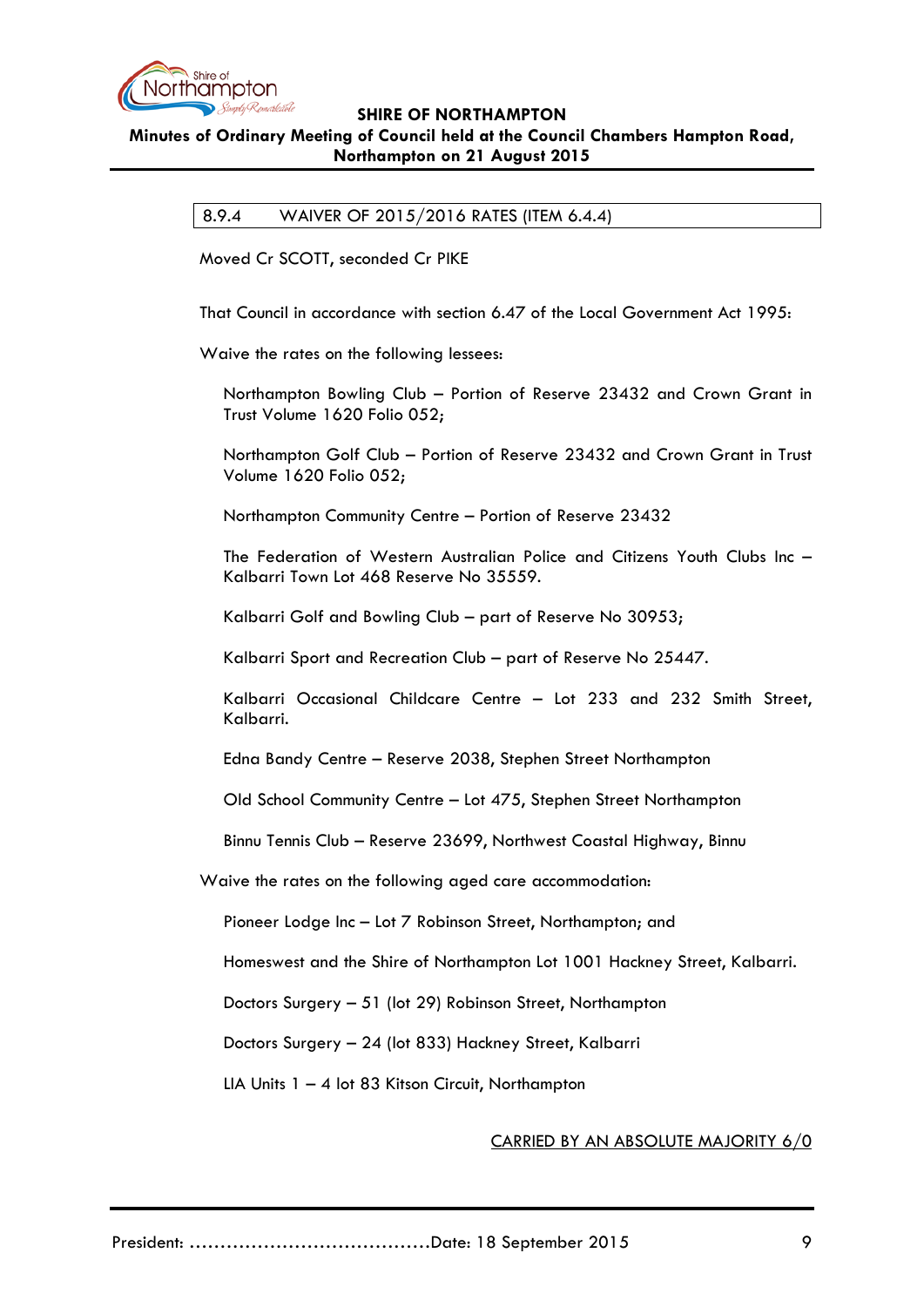

Grant Middleton left and re-entered the Council meeting at 2:32pm.

Neil Broadhurst re-entered the Council meeting at 2:32pm.

## <span id="page-9-1"></span><span id="page-9-0"></span>**8.10 ADMINISTRATION & CORPORATE REPORT**

### $|8.10.1$  ROADS TO RECOVERY – ADDITIONAL FUNDING (ITEM 6.5.1)

Moved Cr SIMKIN, seconded Cr PIKE

That Council approve the allocation of the additional \$279,022 from the Roads to Recovery program to be allocated for reseal and shoulder works on Kalbarri Road.

CARRIED 6/0

Neil Broadhurst departed the meeting at 2:40pm

<span id="page-9-2"></span>8.10.2 COUNCIL ELECTIONS (ITEM 6.5.2)

Noted

## <span id="page-9-3"></span>**8.11 SHIRE PRESIDENTS REPORT**

Since the last Council meeting Cr Wilson reported on his attendance at the following:

29/7/15 Kalbarri PCYC community meeting 5/8/15- 7/8/15 Local Government Week 10/8/15 Lions Park Redevelopment meeting- steering committee formed

## <span id="page-9-4"></span>**8.12 DEPUTY SHIRE PRESIDENTS REPORT**

Since the last Council meeting Cr Simkin reported on his attendance atthe following:

| $5/8/15 - 7/8/15$ | Local Government Week                               |
|-------------------|-----------------------------------------------------|
| 20/8/15           | Launch of Toxfree and morning tea with other Shires |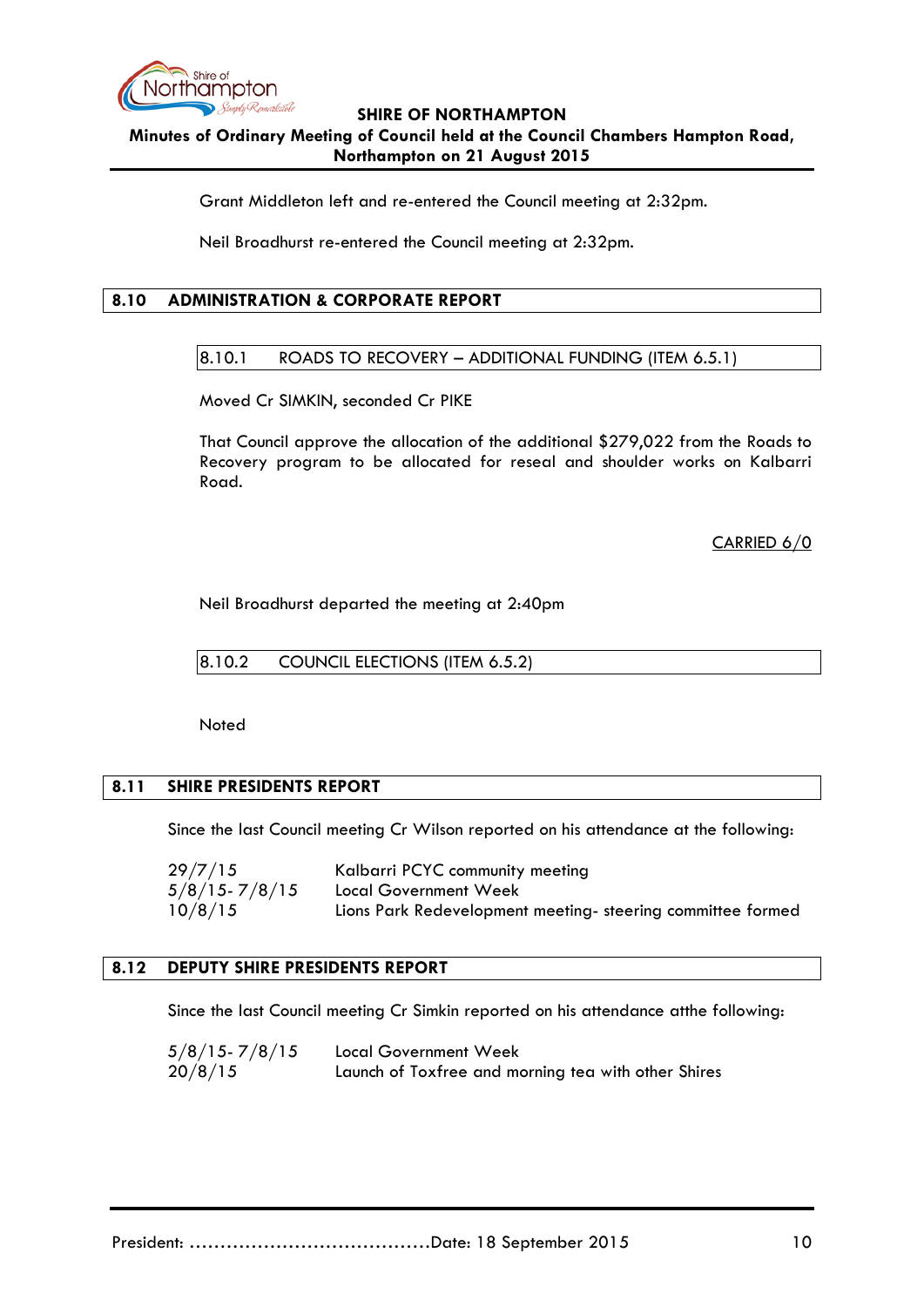

## <span id="page-10-1"></span><span id="page-10-0"></span>**8.13 COUNCILLORS REPORTS**

# 8.13.3 CR GLIDDON

Since the last Council meeting Cr Gliddon reported on her attendanceat:

| 29/7/15           | Kalbarri PCYC community meeting                                                                          |
|-------------------|----------------------------------------------------------------------------------------------------------|
| $5/8/15 - 7/8/15$ | <b>Local Government Week</b>                                                                             |
| 11/8/15           | Visitor Centre committee meeting where Coral Coast<br>representative was in attendance                   |
| 12/8/15           | Road Trauma Prevention Day run by Kalbarri Roadwise<br>Committee                                         |
|                   | Meeting of previous Canoe and Cray committee- no<br>decision as to future of the event, under discussion |
|                   | Follow up meeting Kalbarri PCYC- decision to break<br>from Federation of PCYC                            |
| 15                | Zest Festival planning meeting                                                                           |

### <span id="page-10-2"></span>8.13.4 CR HOLT

Since the last Council meeting Cr Holt reported on his attendance at:

 $6/8/15 - 7/8/15$  Local Government Week

## <span id="page-10-3"></span>8.13.5 CR SCOTT

Since the last Council meeting Cr Scott reported on his attendance at:

| 29/7/15           | Kalbarri PCYC community meeting |
|-------------------|---------------------------------|
| $5/8/15 - 7/8/15$ | Local Government Week           |
| 15/8/15           | Kalbarri PCYC follow up meeting |

# <span id="page-10-4"></span>**8.14 INFORMATION BULLETIN**

Noted